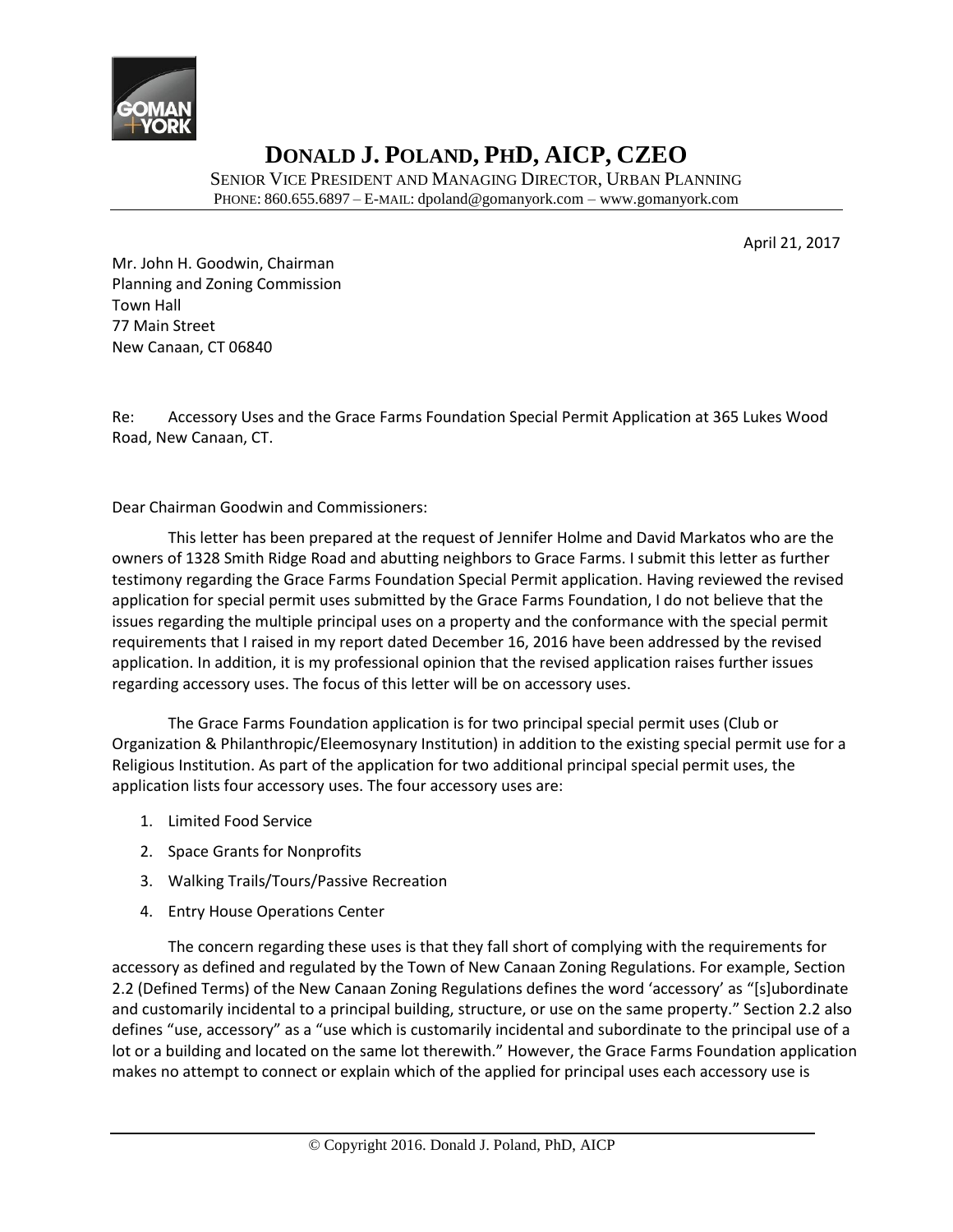

SENIOR VICE PRESIDENT AND MANAGING DIRECTOR, URBAN PLANNING PHONE: 860.655.6897 – E-MAIL: dpoland@gomanyork.com – www.gomanyork.com

subordinate and customarily incidental to, or otherwise demonstrate how these accessory uses are subordinate and customarily incidental to one or more of the principal uses. Just because a use is listed as accessory, does not mean that said use is subordinate and customarily incidental as defined and required in Section 2.2 of the Zoning Regulations. Therefore, the Commission should think carefully about and consider the principal use (or uses) and the accessory use (or uses) to determine if said accessory uses are indeed subordinate and customarily incidental.

For example, is 'limited food service' a subordinate and customarily incidental use to a Religious Institution, Club or Organization, or Philanthropic/Eleemosynary Institution? Having a kitchen and/or dining hall as part of a religious institution or social club is a common practice and can easily be deemed subordinate and customarily incidental to said uses. However, it is not a common practice for a religious institution (i.e. the local church) or social club (i.e. the VFW or Elks) to open such a kitchen and/or dining hall to the public and offer food, drink, and dining for a fee. In this regard, providing 'limited food service' to the public appears to be less subordinate and customarily incidental to the use (or uses) and more like a separate and principal use. In fact, providing 'limited food service' to the public meets the definition of a restaurant, "[a] business or use whose principal function is the preparation and serving of food for consumption on the premises at tables, booths or similar sit-down accommodations" as defined in Section 2.2 (Defined Terms) of the Zoning Regulations. The same could be said of the 'space grants'. While some foundations (philanthropic organizations) may provide 'space grants' to non-profits, I am not convinced it is such a common practice that it can be deemed customarily incidental or subordinate to such a use. In addition, the intensity at which such 'space grants' are proposed, the space grant use feels more like the leasing of commercial office space—a commercial office space use—without a fee, than a subordinate and customarily incidental use.

The listed accessory uses become more problematic when considered in the context of Section 3.3 (Permitted Accessory Uses) in residential zoning districts. Section 3.3 provides for the accessory uses permitted in residential zones. In doing so, the section differentiates accessory uses by intensity, categorizing such uses by those Permitted without Permit (Section 3.3.A), those Permitted by Zoning or Other Permit (Section 3.3.B), and those Permitted by Special Permit (Section 3.3.C). The following table provides a summary of the accessory uses allowed in residential zones by each category of permitting:

| <b>Permitted without Permit</b>   | Permitted by Zoning or Other Permit | <b>Permitted by Special Permit</b>   |
|-----------------------------------|-------------------------------------|--------------------------------------|
| <b>Customary Uses</b>             | <b>Attached Garage</b>              | Large Attached Garage                |
| <b>Outside Parking</b>            | Tag Sale                            | Day Care                             |
| Animals                           | Day Care                            | Major Home Occupation                |
| Home Offices                      | Minor Home Occupation               | <b>Special Living Accommodations</b> |
| Maintenance Vehicles / Equipment  | <b>Recreational Vehicle Parking</b> | Farming                              |
| <b>Commercial Vehicle Storage</b> | <b>Accessory Dwelling Unit</b>      | <b>Accessory Dwelling Unit</b>       |
|                                   | <b>Temporary Use</b>                | Other Uses                           |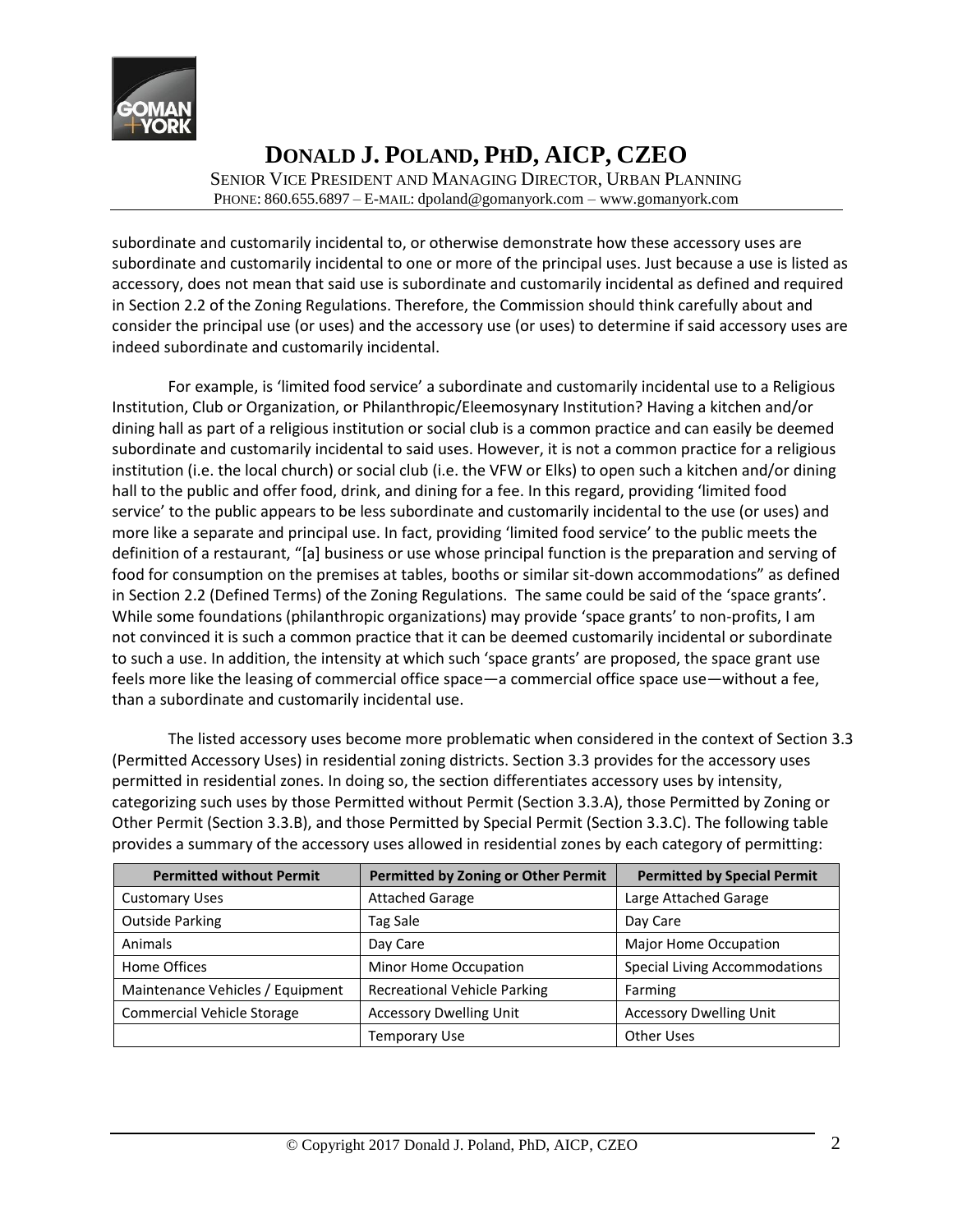

SENIOR VICE PRESIDENT AND MANAGING DIRECTOR, URBAN PLANNING PHONE: 860.655.6897 – E-MAIL: dpoland@gomanyork.com – www.gomanyork.com

The four accessory uses listed in the Grace Farms Foundation application do not match or even display similarities to any of the specific named uses permitted in Section 3.3. This fact calls into question whether said accessory uses are permitted in a residential zone or must they comply with the requirements of Section 3.3.C.7 (Other Uses). Section 3.3.C.7 explains, "[o]ther accessory uses not customarily or reasonably incidental, as determined by the Commission, to a permitted principal use." Based on the 'Other Uses' provision, it appears that Grace Farms Foundation will need to apply for a Special Permit for each of the four accessory uses listed in its application, and that the Commission, in addition to the Special Permit Criteria in Section 8.2.B.4 of the Zoning Regulations, will need to determine if such uses meet the intent of subordinate and customarily incidental accessory uses.

The last issue of concern related to accessory uses is Section 3.3.B.7 (Temporary Uses). Section 3.3.B.7 explains, "[t]emporary use of land and buildings for any musical, educational, charitable, religious, recreational, or fraternal purpose or entertainment, provided that such use is without financial profit except compensation to individuals for services devoted solely to the promotion of the objects and purposes for which such use is permitted, for a period not exceeding ten (10) days in any calendar year unless approved for a longer period of time by the Commission." This provision raises questions as to the many events and programs offered, sponsored, and hosted by the Grace Farms Foundation and/or the Grace Community Church and what events and programs require individual permits and would be subject to the 10-days in a calendar year provision. For example, any event or program that pays a fee (i.e. a wedding) or generates revenue for a third party (i.e. a not-for-profit fundraiser or program) would require a permit and the Commission would have to approve all such events and programs once the 10-days in any calendar year threshold had been met.

In conclusion, it is my professional opinion, as it was in my December 2016 report, that the issue of multiple principal uses or expressly permitted multiple principal uses on a single lot has not been resolved by the Grace Farms Foundation revised application. In addition, the Special Permit application requesting the two-additional principal special permit uses (Club or Organization & Philanthropic/Eleemosynary Institution) does not address and cannot include the four listed accessory uses.

The Town of New Canaan Zoning Regulations clearly recognize the distinction between principal and accessory uses, require that accessory uses be subordinate and customarily incidental to principal uses, clearly identify what accessory uses are permitted in residential zones, and require a distinct and separate permitting process for accessory uses. Furthermore, based on the requirements of Section 3.3.C.7 (Other Uses), it is clear that all four of the listed accessory uses require their own applications for Special Permits and cannot be assumed permitted as part of a Special Permit application for a principal use (or uses).

Finally, the issues raised here regarding the proposed four accessory uses further substantiate my findings and concerns raised in my December 2016 report as to the issue of *intensity* and the *intensity of use* occurring on the Grace Farms site. *Intensity of use* is the very reason multiple principal